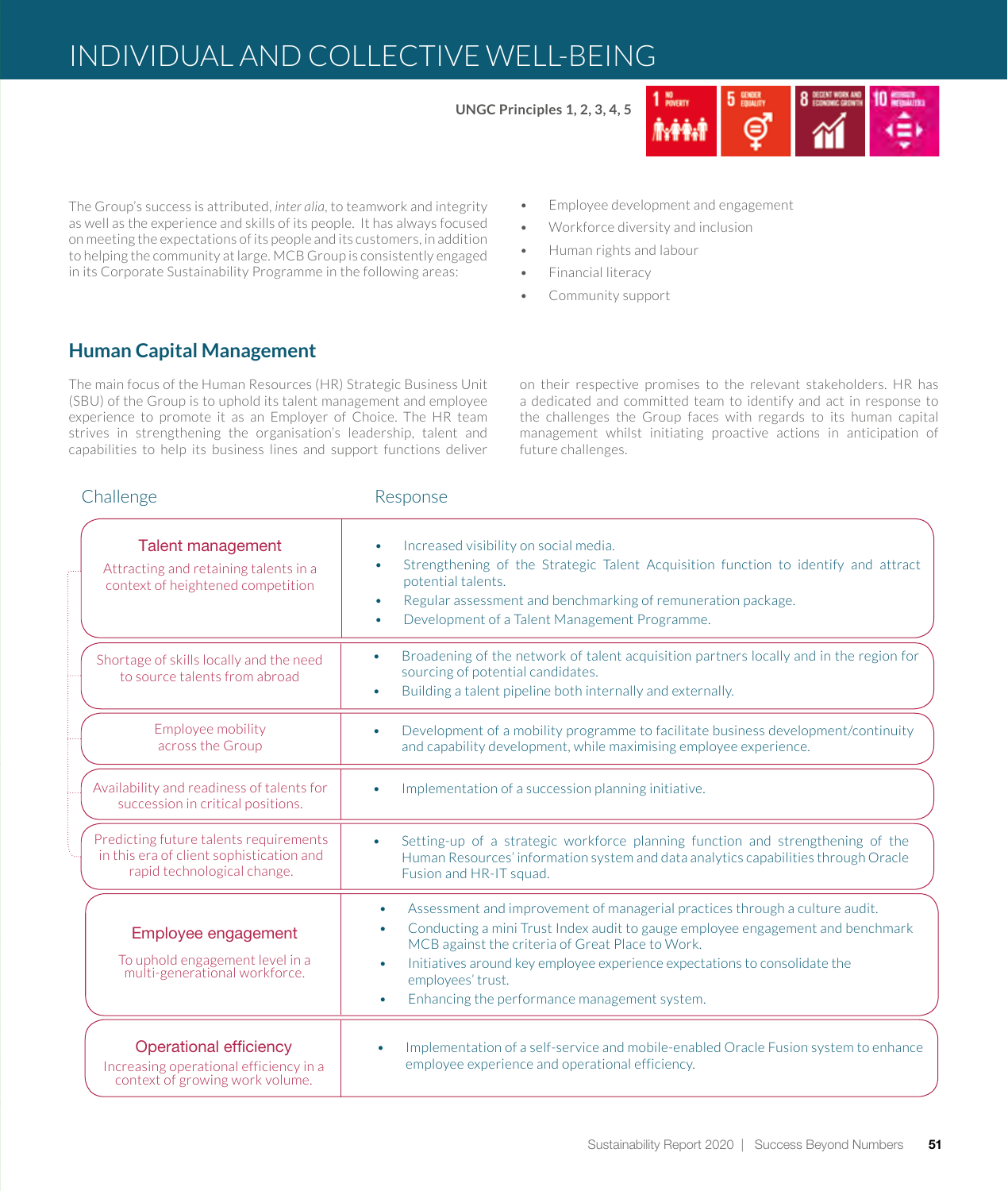MCB has been continuously working on various initiatives and measures to address these challenges. Some key measures implemented during the year were:

- A Strategic Talent Acquisition initiative has been successfully implemented.
- Successful completion of phase one of the operational efficiency initiative with the implementation of the new Human Resources Management System, Oracle Fusion on cloud.
- Launching of the Leadership development programme with a focus on the Leadership Brand statement depicting the desired leadership behaviours.
- The crafting of the Talent Management Programme has been completed and deployment will start at the beginning of financial year 2021.
- A review of the performance management system supported by a Competency Framework has been completed, which will be implemented during financial year 2021. This will enhance employee development and rewarding performance system.

### MCB Group's Employees

#### **13 1,854 159 84 45 1,875 1,419 168 Total MCB Ltd Local Subsidiaries** HEADCOUNT BY THE GROUP'S ENTITIES **2,923 398 1,504 230 MCB Seychelles MCB Madagascar MCB Maldives Group - Total 197 153 58 3,729 38 69**

### MCB Group - Headcount distribution

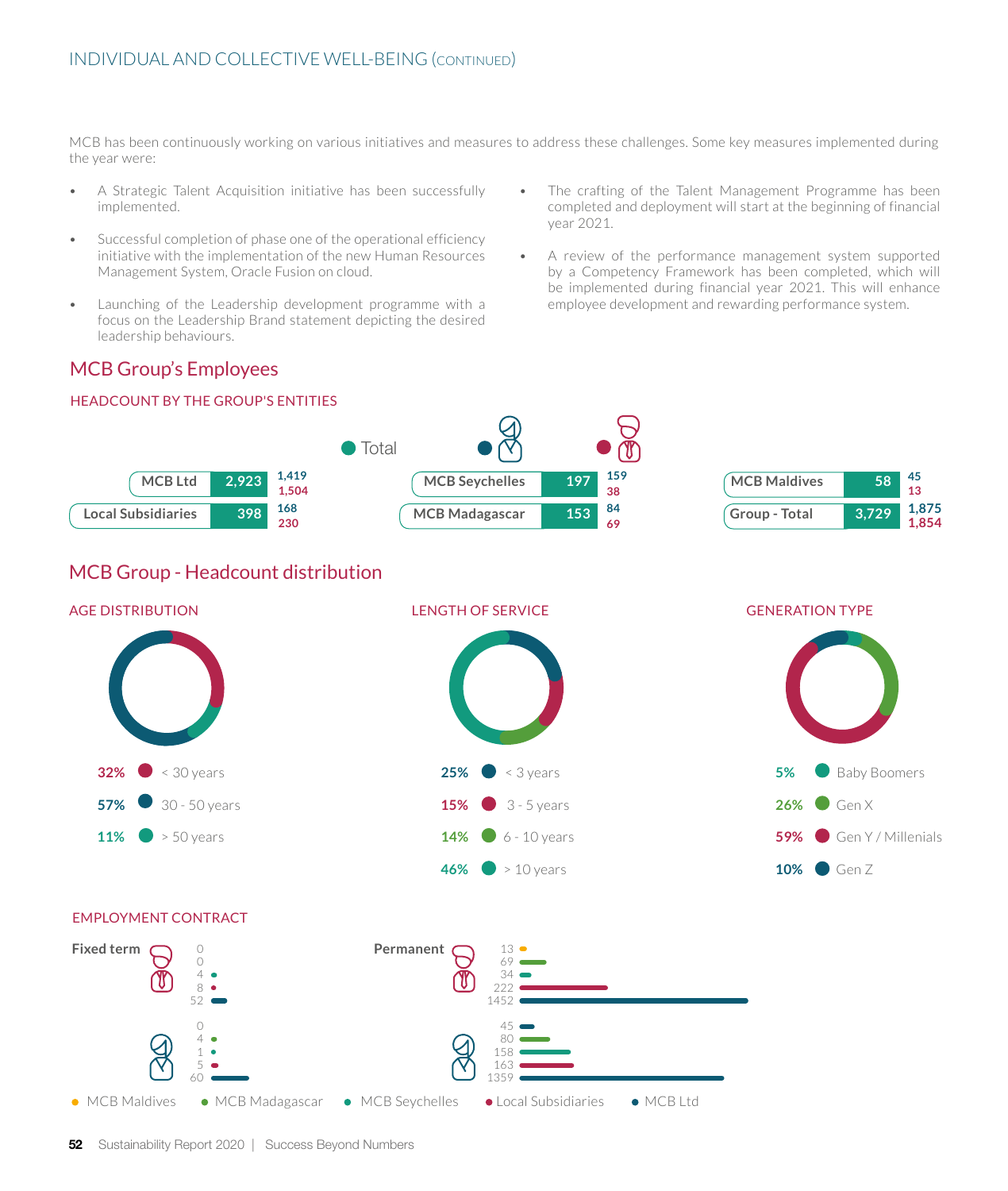### **Workforce Diversity and Inclusion**

Our workforce reflects the diversity of our multicultural population. The Group has an Equal Opportunity Policy in place since 2013. This policy dictates that, all employees be given full opportunity to use their talents, skills, experience and competence. It also enumerates that employees feel respected and valued regardless of their status, that is, age, caste, colour, creed, ethnic origin, impairment, marital status, place of origin, political opinion, race, sex or sexual orientation. In 2019, we made a commitment for at least **40% women to be appointed at middle and senior management level by 2026 at MCB Ltd**. This includes women at Business Manager, Business Leader and Business Executive levels. A gender working group has been set-up to execute the identified courses of action in alignment with the 'Success Beyond Numbers' strategic priorities.

 **Target: At least 40% women to be appointed at middle and senior management level by 2026 at MCB Ltd Progress: For the year ending 30 June 2020, we had 27% women representing middle and senior management level**

#### MCB LTD - WORKFORCE DIVERSITY BY JOB BAND



7 Female Business Leaders 36 Female Business Managers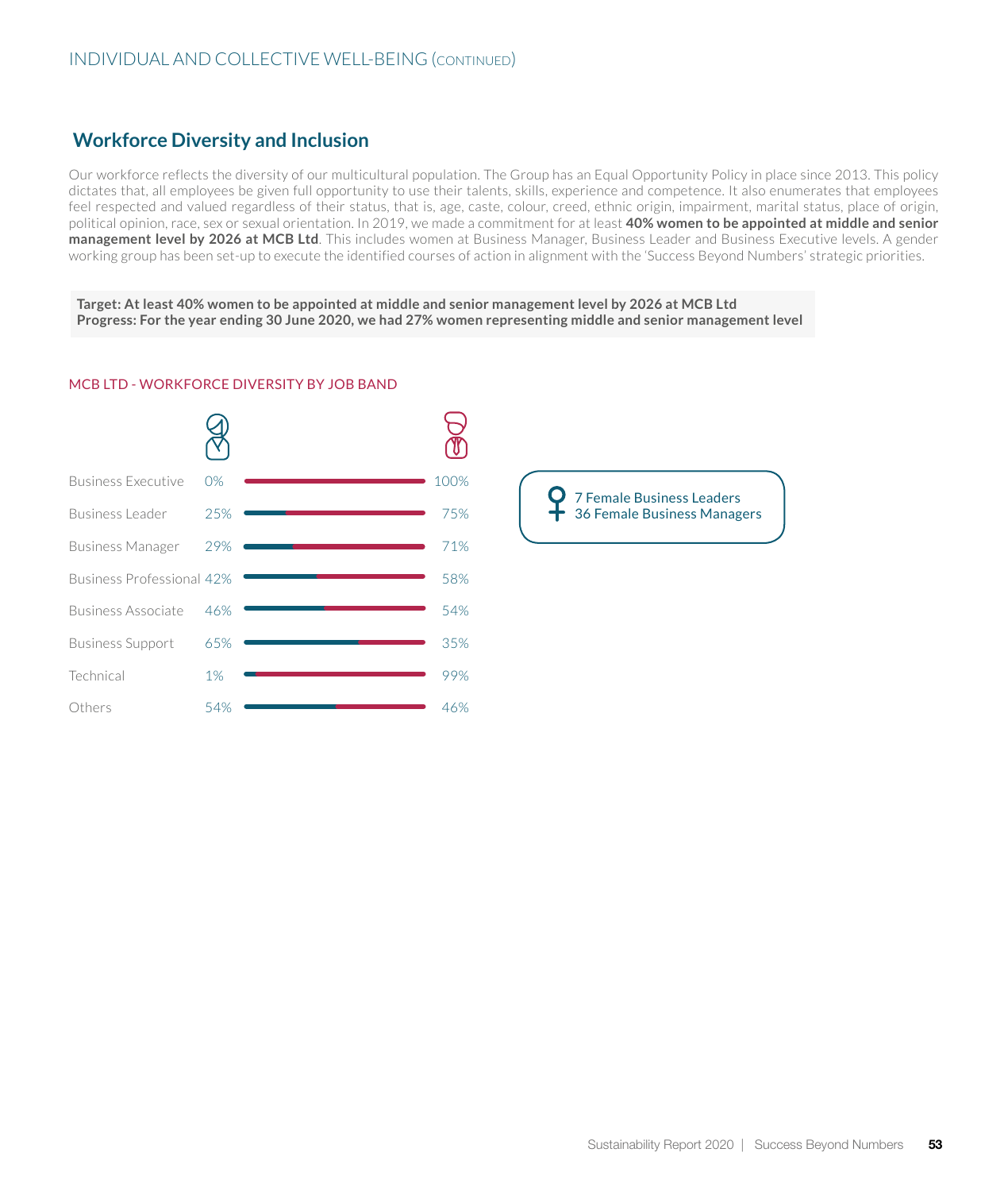## **Engaging our Employees**

During the financial year 2019-2020, HR SBU conducted an engagement survey administered by 'Great Place to Work', as part of the HR Transformation Programme. The Mini Trust Index 2019, which had a 59% participation rate, has shown that pride, respect and camaraderie had a relatively higher scores among all index values. Besides, the culture audit conducted in 2019 has shown some key strengths namely the presence of a multicultural and diverse workforce, a culture of excellence at MCB, the implementation of initiatives regarding employee well-being, and employee development. MCB scored highest in three areas when benchmarked with international best workplaces: rewarding employees, development of employees and sharing with community. There were also a few areas for improvement such as listening, balancing and caring, which are currently being addressed by the HR team together with the Heads of SBUs through objectives set for the year, KPIs and initiatives. Some of the scheduled actions are: creating open communication platforms within the organisation, designing and implementing new Employee Onboarding Experience, encouraging Managers to give recognition to employees not necessarily related to rewards, and lastly creating a feedback culture.



## **Talent Management**

Talent management for the Group means to identify, develop and retain competent and engaged people to sustain the current and future success of the company. This means having the right skills and right values with access to the right opportunities, exposure, stretch and development in order to reach their potential in their current and future roles. We have several programmes and initiatives to ensure effective talent management.

|                  | Turnover rate | <b>Retention</b><br>rate | <b>Hire rate</b> |
|------------------|---------------|--------------------------|------------------|
| MCB Ltd          | 3.6%          | 96.8%                    | 11.7%            |
| <b>MCB</b> Group | 5.5%          | 95.1%                    | 13.1%            |

The design and deployment of adapted training and developmental actions is intended to support the development of a multi-skilled and future-ready workforce while bolstering our leadership and organisational capabilities. The continuous development of every MCB talent to acquire the required level of competencies to excel in his/her role is a key organisational objective that is cascaded throughout its businesses and functions. Our training strategy, which is in line with the organisational strategy and priorities aims to promote a culture of learning across the Group through a series of development options.

Key programmes implemented to upgrade employee skills were:

- Development of a Talent Management Programme 'Grow!'.
- Upskilling and professionalisation of employees of the Risk SBU by assisting them to improve critical thinking, including identification of development areas and implementing solutions for each employee.
- Setting up of a Digital Academy.
- Promoting online learning during the COVID-19 pandemic.

There have been several key training provided to our employees during the year:

- As part of the development and deployment of the Competency Framework, the HR team and representatives of all Business Units and functions across the Group have been trained on the profiling of roles. Psychometric training was also part of that programme.
- Change Management for Managers sessions have also been held to prepare managers to handle change, considering the scale of transformation efforts across the Group.
- Agile to promote agile ways of learning across the organisation.
- Information Technology virtualisation platforms and IT System Security.
- Regulatory AML/CFT, first-aid, fire safety, workplace violence, Workers Rights Act 2019.
- Technical Chartered Institute for Securities & Investment, updates on International Financial Reporting Standards, taxation, Oil & Gas fundamentals, and treasury.
- Soft skills leadership, emotional intelligence, presentation/ communication skill, team and individual engagement.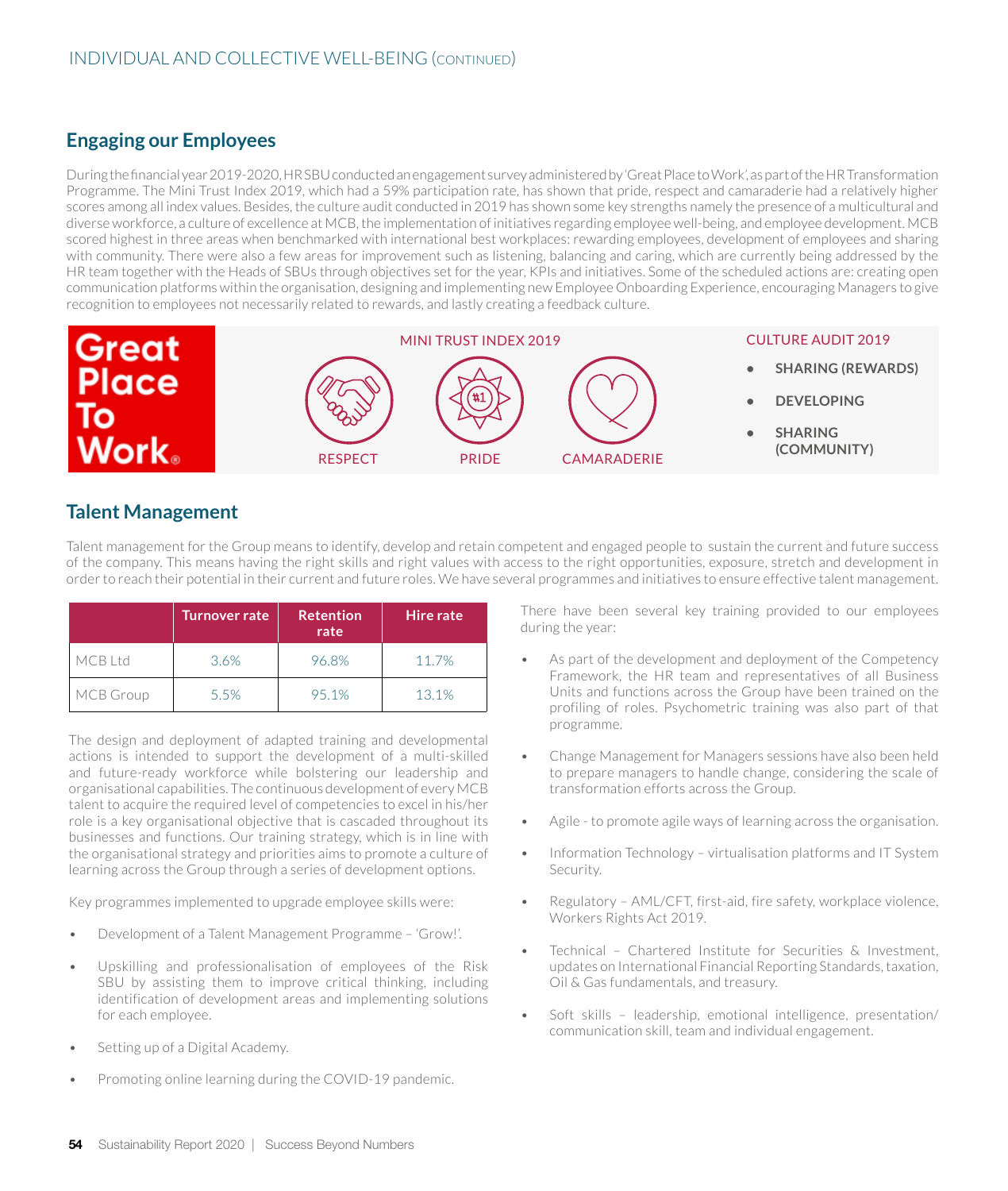#### **MCB GROUP**

336 training courses attended by employees Rs 71.2 million invested in training (net of HRDC refund)

8.8 average training hours per employee



| MCB Group - Average hours of training per employee by job band |      |  |  |
|----------------------------------------------------------------|------|--|--|
| <b>Business Executive</b>                                      | 3.0  |  |  |
| <b>Business Leader</b>                                         | 6.5  |  |  |
| <b>Business Manager</b>                                        | 11.6 |  |  |
| Business Professional                                          | 17.3 |  |  |
| Business Associate                                             | 12.6 |  |  |
| <b>Business Support</b>                                        | 12.9 |  |  |
| Technical                                                      | 65   |  |  |

### **Well-Being at Work**

We recognise the importance of providing adequate measures to ensure the well-being of our employees. This relates to promoting a quality, healthy and safe working environment. MCB has set up a Wellness Team to devise and implement initiatives in this regard. We also have a flexi-time policy where employees of Business Units can apply to work on their preferred work schedule arrangement. The COVID-19 pandemic has additionally contributed to the promotion of this flexible arrangement, whereby around 50% of our workforce are currently able to work from home.

In our quest to further enhance the well-being of our employees, some initiatives implemented during the year were:

- Opening of an Infirmary at our main offices.
- Hosting a Christmas party for the children of our employees based on the 'Lokal is Beautiful' concept.
- Collaborating with a healthcare provider to offer medical services to all employees including remote medical assistance during office hours, onsite consultation and visit for unforeseen cases.
- Provision of a support unit comprising an in-house Psychologist and Wellness Coordinators during the the pandemic's national lockdown in order to help employees cope with daily challenges.
- An Office Discovery Survey was conducted with employees after the lockdown to gather feedback on their work from home experience and on the way they see the future of the workplace in addition to brainstorming sessions done across the Bank. This will help to recreate a more meaningful workplace by being more agile and resilient.
- Providing social leaves to our employees for CSR activities.

The Group is committed to provide a healthy and safe work environment for its employees, visitors and service providers, as stipulated in its Occupational Health and Safety Policy. Risk assessment of the workplace together with regular onsite inspection help to identify safety and health hazards and take preventive actions. A major action of the year has been the renewal of fire certificates for all MCB buildings according to the new Mauritius Fire and Rescue Service Regulations 2018. MCB recorded nine accidents with 264 lost workdays with, slip and fall as the main cause of most accidents.

Our health and safety team has deployed measures regarding the COVID-19 pandemic and has ensured that the premises of the organisation comply with the mandatory sanitary protocol of the authorities in order to prevent the spread of the virus and protect our employees. Besides, around 1,000 COVID-19 rapid tests were performed on our frontline employees at Group Level.



#### **Remuneration**

Our employees are remunerated in alignment with the prevailing market conditions. The Group regularly benchmarks its remuneration practices to ensure that the packages remain motivating and competitive. The remuneration is based on many factors namely applicable regulations, performance of employees and meritocracy. Some of our remuneration benefits include annual performance bonus linked to the Group's financial results, subscription to the Group Employee Share Option Scheme, pension cover, and medical coverage for all employees and their dependents, financial products at preferential rates, subsidised canteen and club house.



in Mauritius (*For bands ranging from Technical* 

Rs 33,777 national average monthly salary and

Rs 53,557 for Finance and Insurance activities in Mauritius\*

*\* Survey of employment and earnings in large establishments March 2020, Statistics Mauritius.*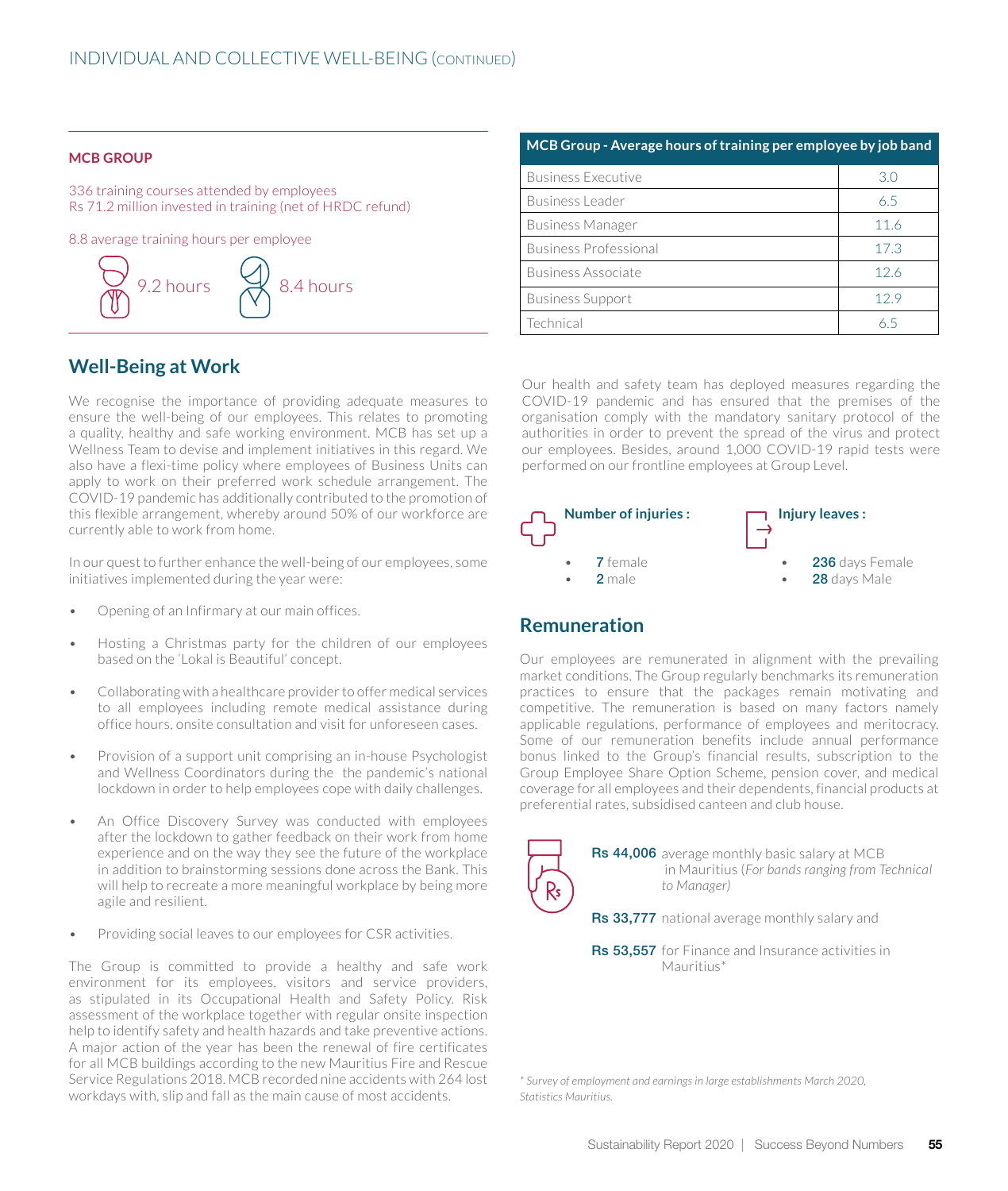### **MCB Forward Foundation**

Our Corporate Social Responsibility (CSR) programme is coordinated through the MCB Forward Foundation (MCBFF), which aims to promote social well-being, empower people and reduce inequalities. According to the Government policy, companies are required to contribute 75% of the 2% of chargeable income to the Mauritius Revenue Authority, which then passes this amount to the National Social Inclusion Foundation (NSIF) for redistributing to NGOs and projects. Following an amendment in the Income Tax Act 1995, the Group was, for the period under review, authorised by the NSIF to retain an additional 25% of its earmarked CSR fund to cater for the implementation of programmes initiated prior to 1 January 2019. An amount of Rs 44.4 million was spent by the MCB Forward Foundation on 19 projects, of which 10 are ongoing. The project categories are: poverty and community empowerment, education, socioeconomic development, health, welfare of children and social leave by MCB employees. In line with our Corporate Sustainability Programme, MCBFF continued to support projects promoting social inclusion.



In an endeavour to increase the engagement of employees in CSR activities, the MCBFF in collaboration with Marketing and Communication SBU coordinated the implementation of the MCB Social Leave programme. Our 385 employees have dedicated 2,126 hours to six NGOs in various activities.

#### **SOCIAL LEAVE PROGRAMME**

#### **Participation of 385 employees for 2,126 hours**

- Ebony Forest : Weeding and planting
- Leonard Cheshire Home: Entertaining the elders
- Mauritian Wildlife Foundation: Cleaning up of islets, weeding and potting
- Plankton Recycling: Recycling of bottles
- SOS Village Beau-Bassin: Painting of housing units
- Union Park Women Association

Due to the COVID-19 pandemic, MCBFF has put on hold several initiatives and projects that were scheduled for 2020. We have nevertheless sponsored and helped many people during the national lockdown period by providing resources that amounted to around Rs 1.97 million.

- 113 food packs were distributed to MCB Football Academy families in the regions of Pailles, Poste de Flacq, St Hilaire and Camp Levieux.
- 357 food packs were distributed to NGOs around the island in collaboration with Small Step Matters.
- Tablets were provided to ten children with special needs to enable them to remain connected to their school activities.
- Personal development programme and therapeutic workshops were organised during the lockdown period for children of the MCB Football Academy who had psychological and psychiatric issues in order to help them cope and continue with their online therapy sessions.
- One hundred customised face shields and four infrared thermometers were donated to the Association des Parents de Déficients Auditifs.



*Through the Social Leave programme, 385 of our employees have dedicated 2,126 hours to six NGOs including Ebony Forest and the Mauritian Wildlife Foundation.*